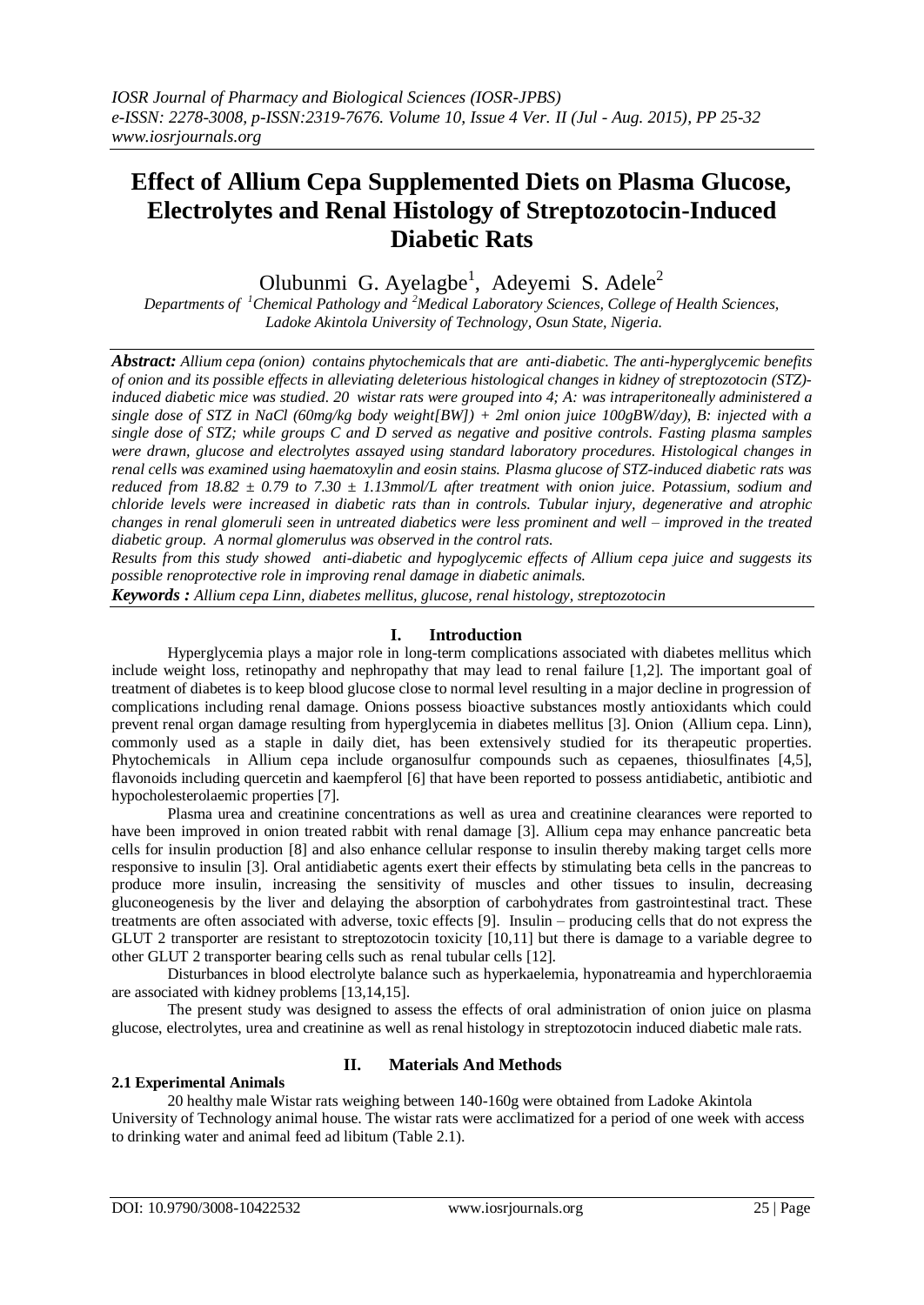| Group   | Treatment                                          | Inference          |  |  |
|---------|----------------------------------------------------|--------------------|--|--|
| $(n=5)$ |                                                    |                    |  |  |
| Α       | Experimental diet*+ water + Streptozotocin + onion | $Test + Treatment$ |  |  |
|         | juice                                              |                    |  |  |
| в       | Experimental diet + water + Streptozotocin         | <b>Test</b>        |  |  |
| с       | Experimental diet + water                          | Negative Control   |  |  |
| D       | Experimental diet + water + onion juice            | Positive Control   |  |  |

\*Composition of experimental Corn starch 54.7 Casein **-** 20.0 Cellulose - 5.0 Vitamins-Minerals mixture\*\*  $-$  5.0 DL methionine  $\qquad \qquad$  - 0.3 Corn oil **compared 15.0** 

\*\*Composition of vitamins-minerals mixture are:

Vit.A acetate (500,000 IU/g) 1.8 g, Vit.D conc. (850.000 IU/g) 0.125 g, α-Tocopherol (250 IU/g) 22.0 g, Ascorbic acid 45.0 g, Inositol 5.9 g, Choline chloride 75.0 g, Menadione 2.25 g, P-Aminobenzoic acid 5.0 g, Niacin 4.25 g, Riboflavin 1.0g, Pyridoxine hydrochloride 1.0 g, Calcium pantothenic acid 3.0 g, Biotin 0.02 g, Folic acid 0.09 g, Vit.B12 0.00135 g, Dextrose to 1 kg, cobalt 20g, copper 300g, iron 2000g, iodine 50g, zinc 2000g, manganese 1800g, selenium 5g, antioxidants 10000g.

The animals were kept in animal house with 12/12hr light – dark cycle that was maintained at 25°C. All animals were weighed before induction and weekly before and during treatment. After 7 days of acclimatization, groups A and B animals were made diabetic using a single intraperitoneal injection of 60 mg of streptozotocin /Kg BW dissolved in 0.9% NaCl solution. After 5 days, rats with fasting glucose concentration above 15mmol/L were considered diabetic. Control rats were injected with saline solution. Treatment was started on the sixth day after streptozotocin injection with 2ml onion juice/100gBW/day and this was considered the first day of treatment. The treatment continued for 30 days [16].

# **2.2 Extraction of Allium cepa juice**

Fresh onion (Allium cepa Linn) bulb was cut into small pieces. About 250ml of distilled water per 100g of onion obtained was crushed in a mixing machine. The resultant slurry was squeezed and filtered through a fine cloth and the filtrate was quickly frozen and stored at a temperature of 4℃ [7].

# **2.3 Blood Sampling**

Blood samples were collected at onset via orbital venous plexus into appropriate containers. At the end of the experiment (after 30 days) the rats were sacrificed via cervical dislocation and blood samples collected through cardiac puncture. Venous blood was withdrawn from each rat only after they had been allowed to fast overnight with access to water only. The blood sample for fasting glucose estimation was collected in fluoride oxalate bottles and the remaining volume was collected in heparinised containers. The plasma samples were obtained by centrifugation at 1000g for 15 minutes and stored at -20℃ till analysis [7,16]. The plasma samples were analyzed within 12 hours of collection.

All laboratory procedures were carried out with strict adherence to the guide for the care and use of Laboratory Animals [17].

# **2.4 Laboratory Analysis**

Sodium and potassium ions were estimated using flame photometer [18**],** plasma bicarbonate was estimated using back titration modified method [19] while chloride concentration was determined according to the method of Schales [20]. Fasting blood glucose was estimated using Oxidase Peroxidase method [21], plasma urea estimation was done by Berthelot's reaction [22] and creatinine was estimated by modified Jaffe's method [23].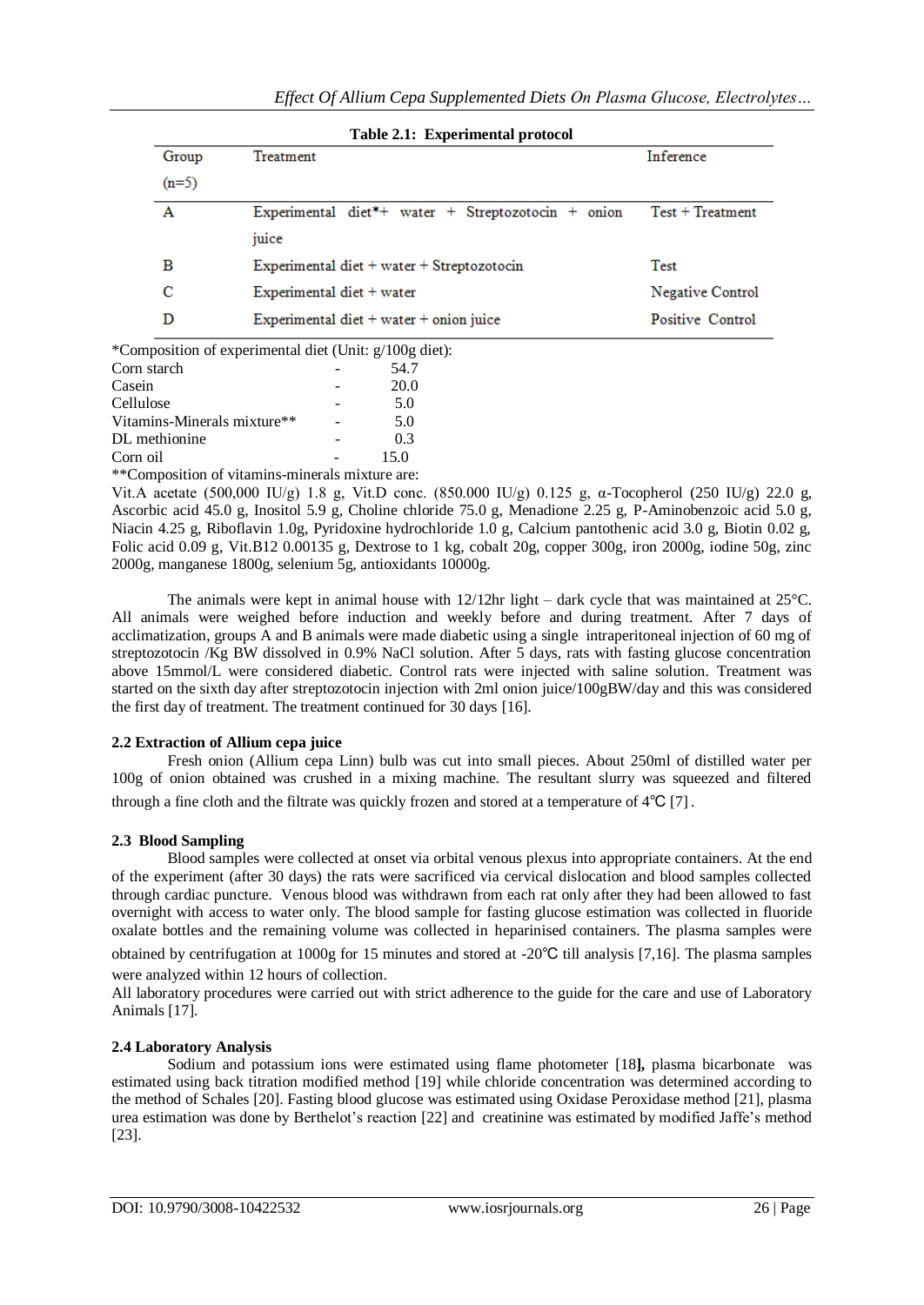## **2.5 Histopathological examination**

The kidneys were harvested from the animals in the four groups and then fixed in 10% formosaline and processed to paraffin wax. The specimens were dehydrated in ascending grades of alcohol, cleared in xylene, infiltrated and embedded in paraffin wax. Using rotary microtome, five microns (5μm) thickness from the tissue sections were obtained on slides and were stained with Haematoxylin and Eosin stains. Micrographs were taken under light microscope at 400x magnification [24].

## **2.6 Procedure for Haematoxylin and Eosin Staining:**

The sections from group A, B, C, and D were dewaxed for 30 minutes in xylene, passed through absolute, 80% and 70% alcohol respectively. Then rinsed with distilled water for 1 minute and stained with Harris haematoxylin for 10 minutes. The sections were again rinsed with water and differentiated with 1% acid alcohol for 10 seconds, re-rinsed with water and the blue colour was called back by dipping in water for 10 minutes. The sections were counter-stained with 1% eosin for 2 minutes, rinsed with water and dehydrated by passing through ascending grades of alcohol that is 70%, 80% and absolute alcohol respectively. They were thereafter cleared in xylene and mounted with Dibutyl phthalate xylene (DPX).

### **2.7 Statistical Analysis**

The data obtained from this study were expressed as mean  $(X) \pm$  standard error of mean (SEM). Student t-test was used to analyze data. A probability value  $P < 0.05$  was considered statistically significant using SPSS 20.0 version.

## **III. Results**

Initial body weight of diabetic animals in group B before treatment was increased than the final body weight after treatment with STZ. This was not consistent with the pattern observed in the other groups (Table 3.1).

| Table 3.1 : Body weight of all animals in each group (Mean $\pm$ SEM) |                         |                       |  |  |  |
|-----------------------------------------------------------------------|-------------------------|-----------------------|--|--|--|
| $N = 5$                                                               | Initial body weight (g) | Final body weight (g) |  |  |  |
| Group A                                                               | $115.82 \pm 4.70$       | $121.84 \pm 5.17$     |  |  |  |
| Group B                                                               | $127.15 \pm 4.90$       | $124.50 \pm 5.91$     |  |  |  |
| Group C                                                               | $142.94 \pm 3.28$       | $160.76 \pm 3.45$     |  |  |  |
| Group D                                                               | $138.36 \pm 3.52$       | $147.54 \pm 5.10$     |  |  |  |
|                                                                       |                         |                       |  |  |  |

**Table 3.1 : Body weight of all animals in each group (Mean ± SEM)**

From Table 3.2, the glucose concentration of group A rats was significantly increased after induction with STZ and then decreased by about 36.2% after treatment with onion juice although this concentration was slightly higher than the initial value before induction. The highest value for glucose level was recorded in group B animals at the end of the study. At the end of the experiment, the glucose level of group C animals was reduced to 5.34±0.39. The lowest concentration of plasma glucose was recorded in group D rats (treated control) throughout the period of the experiment.

The percentage change in glucose concentration after induction and treatment was calculated thus:

Percentage change = 
$$
\frac{\text{final value} - \text{initial value}}{x}
$$
 x 100

Initial value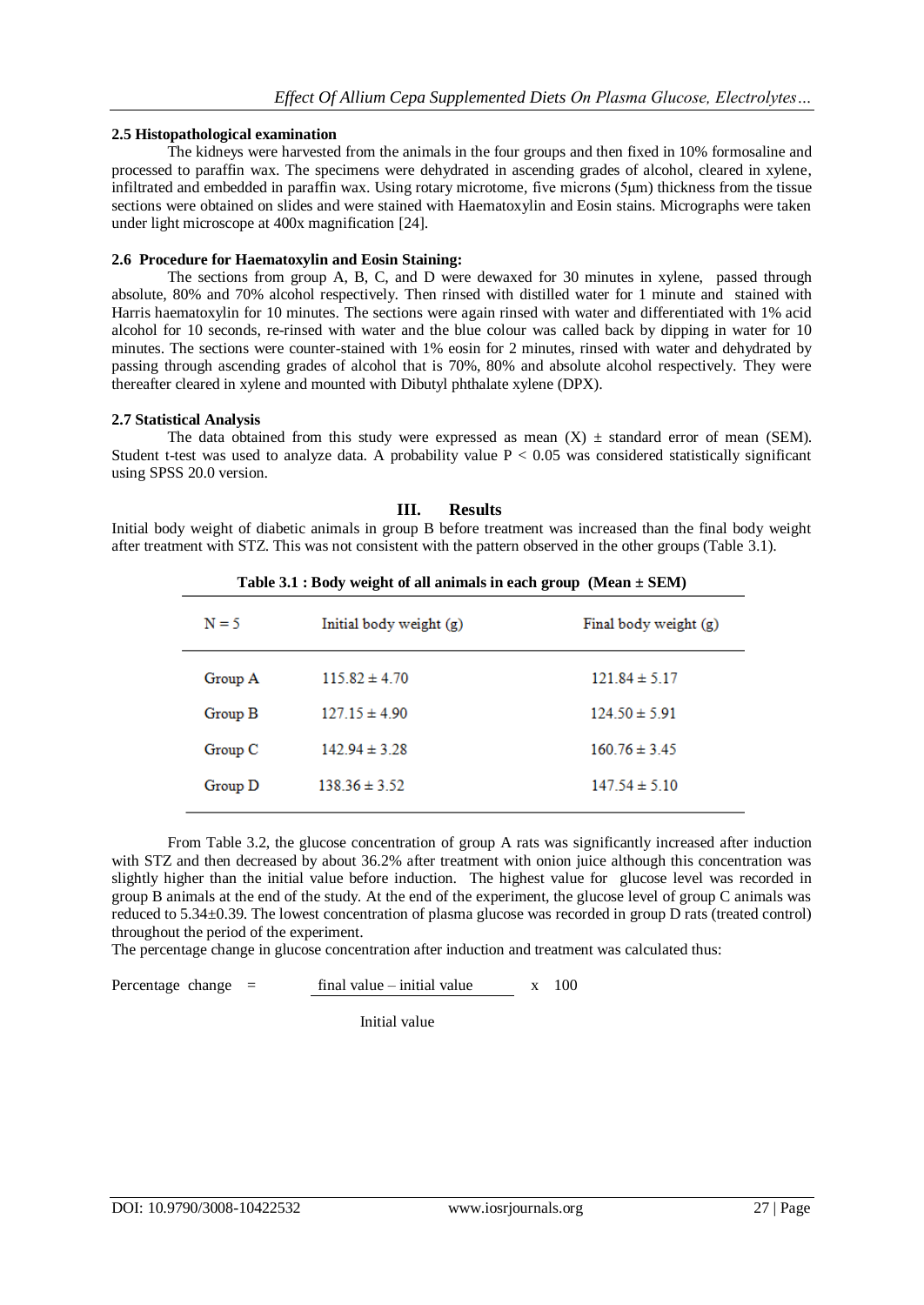|  |  |  |  |  |  |  | Effect Of Allium Cepa Supplemented Diets On Plasma Glucose, Electrolytes |
|--|--|--|--|--|--|--|--------------------------------------------------------------------------|
|--|--|--|--|--|--|--|--------------------------------------------------------------------------|

| $N = 5$ | Initial Glucose<br>concentration | Glucose After<br>Induction    | Glucose After % Glucose<br>Treatment | After<br>Induction | % Glucose<br>After<br>Treatment |
|---------|----------------------------------|-------------------------------|--------------------------------------|--------------------|---------------------------------|
| Group A | $5.36 \pm 0.57$                  | $18.82 \pm 0.79$ <sup>a</sup> | $7.30 \pm 1.13^b$                    | 251.2%1            | $36.2\%$                        |
| Group B | $5.23 \pm 0.35$                  | $17.15 \pm 0.73$              |                                      | 227.9%1            |                                 |
| Group C | $5.47 \pm 0.89$                  |                               | ٠                                    |                    |                                 |
| Group D | $5.05 \pm 0.12$                  |                               | $4.24 \pm .034$                      |                    | $-16.0\%$                       |
|         |                                  |                               |                                      |                    |                                 |

**Table 3.2 : Plasma Glucose concentration (mmol/L) in all groups before and after induction with streptozotocin and treatment with onion juice (Mean ± SEM)**

a\*b : significant at p<0.05; ↑: increased glucose, ↓: decreased glucose

Table 3.3 showed the concentrations of creatinine, urea and electrolytes of all experimental animals after treatment. Plasma urea, potassium, sodium and chloride had their highest concentrations in the diabetic animals without treatment (group B) while the least values for creatinine and bicarbonate were observed in this group. In the negative control without treatment (C) the least values were recorded for plasma concentrations of potassium, sodium and chloride with group D (treated control) rats having the lowest value for urea. These differences were however not significant statistically.

**Table 3.3 : Plasma Urea, Creatinine and Electrolytes concentrations in all groups (Mean ± SEM)**

|                                                                                                                                         | (mmol/L) | Creatinine<br>$(\mu \text{mol/L})$ | HCO <sub>3</sub><br>(mmol/L)                                                                                                                         | Potassium<br>(mmol/L) | Sodium<br>(mmol/L) | Chloride<br>(mmol/L) |
|-----------------------------------------------------------------------------------------------------------------------------------------|----------|------------------------------------|------------------------------------------------------------------------------------------------------------------------------------------------------|-----------------------|--------------------|----------------------|
|                                                                                                                                         |          |                                    |                                                                                                                                                      |                       |                    |                      |
| Group A $9.44 \pm 0.86$ $64.82 \pm 9.23$ <sup>a</sup> $19.00 \pm 1.70$ $5.06 \pm 0.36$ $147.20 \pm 0.80$ $117.80 \pm 2.00$ <sup>b</sup> |          |                                    |                                                                                                                                                      |                       |                    |                      |
|                                                                                                                                         |          |                                    | Group B $10.98 \pm 0.46$ <sup>c</sup> $55.42 \pm 0.74$ <sup>a</sup> $8.00 \pm 0.71$ $6.53 \pm 0.54$ $158.00 \pm 6.80$ $139.50 \pm 5.81$ <sup>b</sup> |                       |                    |                      |
| Group C $10.14 \pm 1.39$                                                                                                                |          |                                    | $65.24 \pm 7.27$ $15.60 \pm 0.40$ $4.52 \pm 0.18$ $143.20 \pm 2.10$ $116.80 \pm 1.83$                                                                |                       |                    |                      |
| Group D $7.86 \pm 0.47$ $59.98 \pm 3.39$ 17.00 $\pm 0.32$ $5.20 \pm 0.11$ 145.60 $\pm 1.72$ 118.40 $\pm 2.10$                           |          |                                    |                                                                                                                                                      |                       |                    |                      |

 $a^*a$ ,  $b^*b$ ,  $c^*c$  : significant at  $p<0.05$ .

# **3.4 Histological section of kidneys in rats**



**Figure 3.4.1** depicts the histological section of the kidney of group A rats after staining with haematoxylin and eosin. This showed normal glomeruli (G), proximal tubule (P) and distal tubule (D) and some degenerated renal tubules (LT).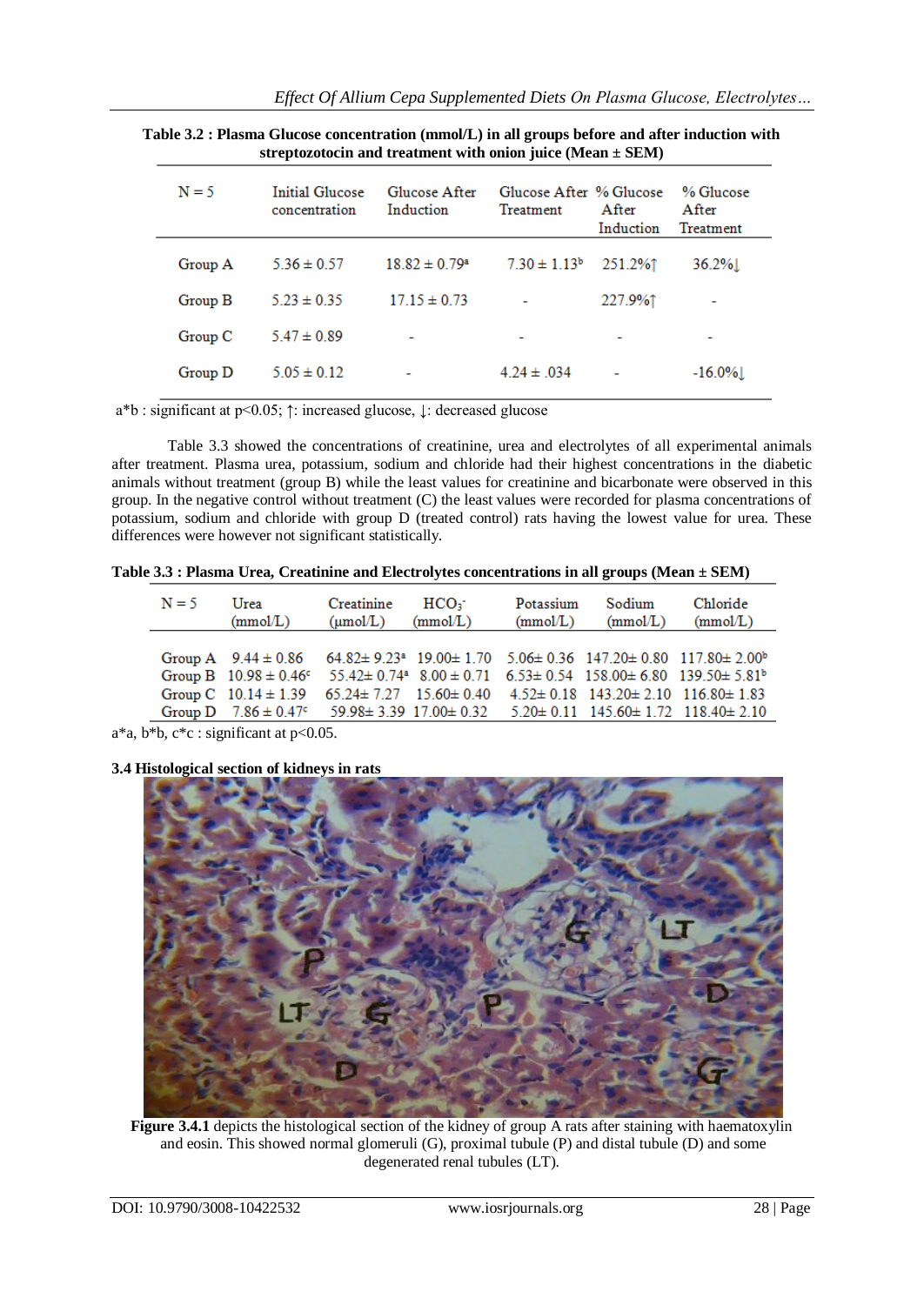

**Figure 3.4.2** depicts the kidney section in the diabetic group (B). This showed normal glomerulus (NG), glomerular atrophy (G), densely packed podocytes with mild loss of cellularity (PD), increased Bowman's capsular space (B), normal proximal tubule (P) and distal tubule (D) with some degenerated tubules (LT).



**Figure 3.4.3:** Kidney section of control group without treatment (Group C), showing normal glomeruli (G), proximal and distal tubules and evenly distributed podocytes (PD).



**Figure 3.4.4** depicts kidney section of control group with treatment (Group D), showing normal glomeruli (G), proximal and distal tubules and evenly distributed podocytes (PD).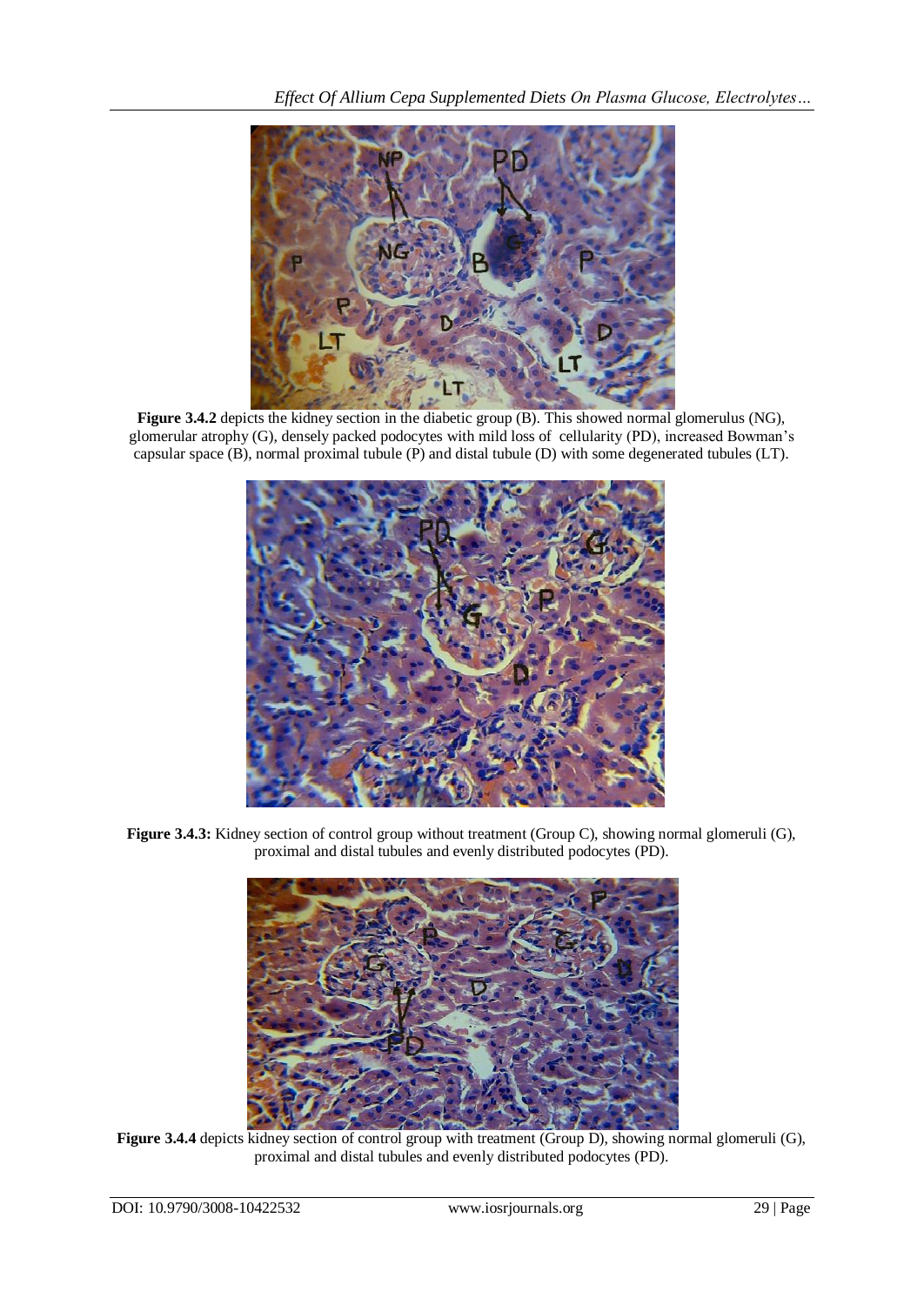### **IV. Discussion**

Data from the present study showed a slight decrease in the body weight of untreated diabetic animals in comparison with the treated diabetic and other groups. Studies have shown that weight loss is a complication of diabetes mellitus [1,2] and the onion juice might have increased the feed efficiency ratio in the treated group A rats [25].

The plasma glucose level of streptozotocin induced – diabetic rats without treatment was observed to be greatly increased than in the treated diabetic group. Streptozotocin has been reported to possess diabetogenic properties and to be selectively toxic by accumulating in beta cells as glucose analogues through uptake via the GLUT 2 glucose transporter [26]. Once the beta cells are damaged as a result of the toxic effect, insulin production will possibly be altered depending on the extent of damage and this may consequently result in increased level of plasma glucose observed in the diabetic animals in this study. This hypothesis is further supported by various works that reported that insulin – producing cells that do not express this GLUT 2 transporter are resistant to streptozotocin toxicity[26].

The effects of oral administration of onion juice brought about a reduction in plasma glucose by about 36.2% in group A animals from about 215% after induction with streptozotocin. It is also worth mentioning that the glucose concentration was lower in the treated control than in untreated control. This is a further reflection of the hypoglycemic effect of Allium cepa even in the non-diabetic group (D). Other workers also reported the hypoglycemic effect of onion juice [2,7]. This is not surprising since Allium cepa is known to contain flavonoids [6] that have been reported to possess antidiabetic, properties [7] and reduce symptoms associated with diabetes mellitus [3].

The intra-peritoneal injection of streptozotocin has possibly resulted in degenerative and atrophic changes observed in the renal glomeruli of untreated diabetic rats. The possible deduction from this result is that streptozotocin, which are largely responsible for mutagenic and diabetogenic activities [27] has been reported to rapidly and extensively degrade cellular DNA [28] by its selective toxic effect to those cells that possess GLUT 2 transporter [11]. Degenerated renal tubules that were observed in both the treated and untreated diabetic rats might also be due to the action of streptozotocin which invariably affects other GLUT 2 transporter bearing cells such as hepatocytes and renal tubules [12].

Histologically, the tubular injuries were more prominent in the untreated diabetic rats (group B) coupled with glomerular atrophy, whereas the tubular injuries were improved and less prominent in the treated diabetic rats (group A). Meanwhile, there were no observable changes in renal histology in both negative and treated control groups respectively. This is consistent with a recent work that showed that the Allium cepa has protective effect against renal damage [3].

The healing effect of onion juice might be due to the activities of phytochemicals organosulfur and flavonoids [29]. Organosulfur are largely responsible for the taste and smell of onions [30] and were shown to possess antidiabetic properties and reduce symptoms associated with diabetes mellitus [2,7]. Flavonoids have the capacity to act as antioxidants [31] and interfere with inducible nitric – oxide synthase activity [32].

Increase in  $Na<sup>+</sup>$  concentration recorded in the untreated diabetic group may be caused by dehydration [15]. Excessive urination was observed in the untreated diabetic rats than what obtains in other groups. This condition improved and eventually stopped in group B animals as the treatment with onion juice began after five days and continued. It was reported that in glomerular disease, there is a marked decrease in the amount of Na<sup>+</sup> filtered without a corresponding decrease in  $Na<sup>+</sup>$  reabsorption which consequently leads to decreased amount of Na<sup>+</sup> reaching the distal tubule and may result in an increase plasma sodium ion (Na<sup>+</sup>). Degenerated renal tubules (nephrosis) result in an increased aldosterone secretion which consequently contributes to the salt retention [33]. This was corroborated by the histological changes seen in the untreated diabetic group in the present study.

Increased potassium ion  $(K^+)$  seen in the untreated diabetic may be a sign of kidney problem [14]. This is probably due to the fact that  $K^+$  excretion is mainly dependent on the amount of  $Na^+$  reaching the distal tubule which is usually low in glomerular disease with the consequent increase in plasma  $K^+$  [33].

It could be postulated from the present experiment that damage to renal tissue may have resulted in the recorded increases in plasma urea, potassium, sodium and chloride ions in untreated diabetic group when compared with other groups. The present finding, therefore, suggests the relevance of these plasma electrolytes in early detection of renal damage. The reduction in plasma bicarbonate that was observed in this present work is possibly due to buffering action of bicarbonate. This is because as ketone body loses a proton (in diabetic condition) it circulates in the blood which lowers the pH of the body. The proton (hydrogen ions) released from ketone are buffered by plasma bicarbonate [34]. The plasma chloride level was higher in the untreated diabetic group compared with other groups . This observable high level may be a fallout of the renal damage seen [15].

The plasma creatinine in all the groups were slightly, insignificantly increased than that of the untreated diabetic group (B). This could probably be attributed to the decreased body weight observed in the group B wistar rats. A low level of plasma creatinine is associated with reduced muscle mass [14].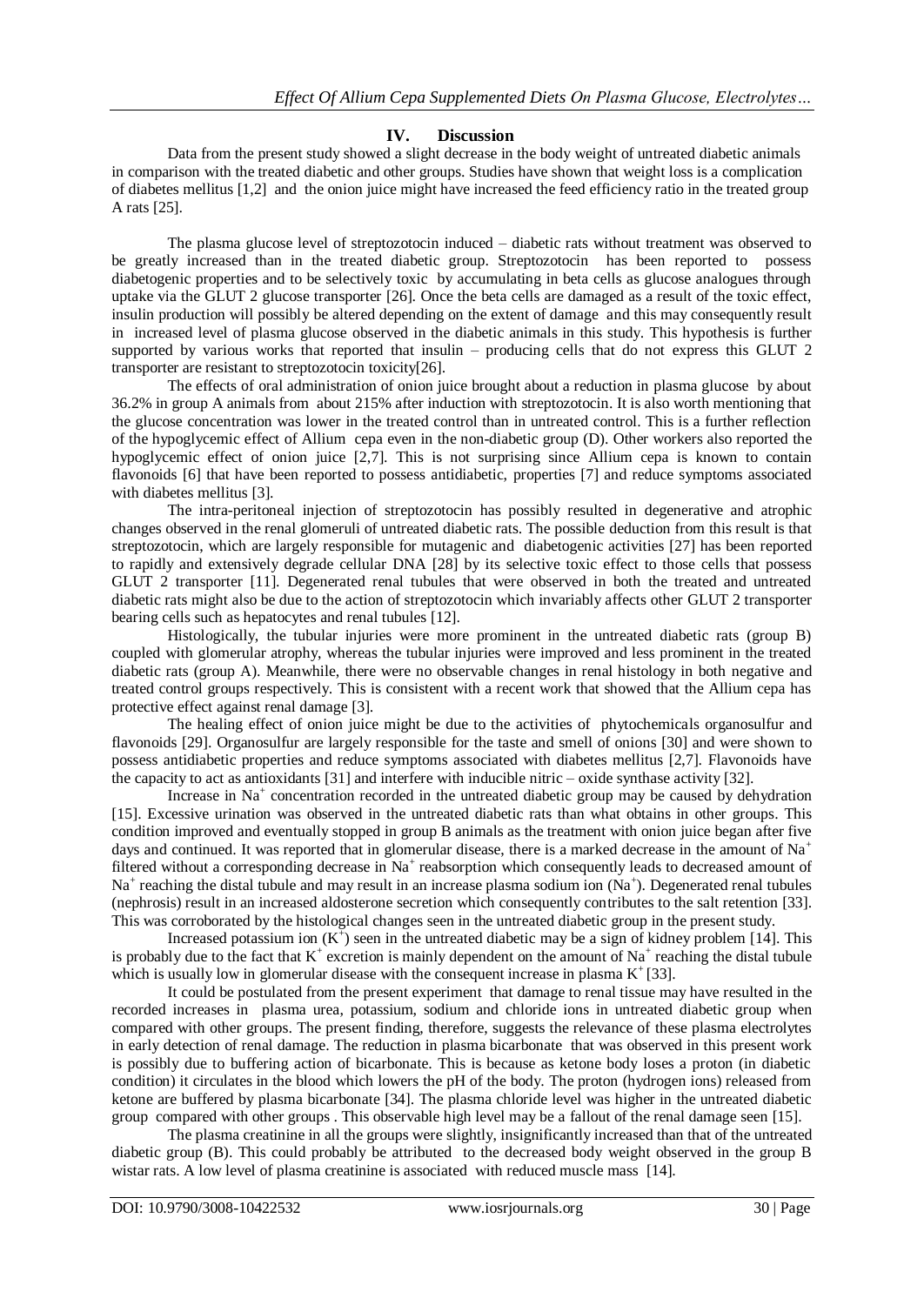Since the plasma urea and creatinine of the untreated diabetic group B were not significantly different from that of the negative control group C, it could be suggested that the extent of the renal dysfunction was not sufficient to shut down renal functions. Consequently it could be hypothesized that plasma urea and creatinine, although widely used routinely as markers of renal functions, are not independent sensitive markers of renal damage. Peiris et al [35] reported that subjects with moderately impaired renal function are most likely to be asymptomatic. It was also reported that serum creatinine and blood urea concentrations increase when approximately 75% of the renal mass is lost [36].

Conclusively, this research outcome showed that Allium cepa juice possesses hypoglycemic and antidiabetic effects and capable of restoring renal tissue damage to an appreciable extent in streptozotocin-induced diabetic rats.

#### **Acknowledgements**

The authors wish to acknowledge the technical assistance of Mr Yunus L and Ajibade AS of the Department of Morbid Anatomy and Histopathology, LAUTECH Teaching Hospital, Osogbo, Nigeria.

#### **Authors Disclosure Statement**

We wish to state categorically that there is no existing competing financial interest with respect to this study.

#### **References**

- [1]. H.J. Shin, J.H. Kim, J.H. Yi, S.W. Han, H.J. Kim, Polyuria with the Concurrent manifestation of Central Diabetes Insipidus (CDI) & Type 2 Diabetes Mellitus (DM), Electrolyte & Blood Pressure, 10 (1)**,** 2012, 26 – 30.
- [2]. M.K. Lidén, Prevention and protection in diabetic nephropathy, Lakartidningen, 110 (21), 2013,1025 1027.
- [3]. A. Yusuf, A. Olusola, O. Emmanuel, U. Bernard, D. Olusegun, Allium cepa protects Renal Functions in Diabetic Rabbit, World J Life Sci. Med. Res., 2 (2), 2012, 86 – 90.
- [4]. W. Dorsch, H. Wagner, New antiasthmatic drugs from traditional medicine? Int Arch Allergy Appl Immunol, 94, 1991, 262 265.
- [5]. J.E. Lancaster, M.L. Shaw, W.M. Randle, Differential hydrolysis of alk(en)yl cysteine sulphoxides by alliinase in onion macerates: Flavour implications, J. Sci. Food Agric., 78, 1998, 367 – 372.
- [6]. E. Dorant, P. Van Din Brandt, R. Goldbohm, A prospective cohort study on Allium vegetable consumption, garlic supplement use, and the risk of lung carcinoma in the Netherlands, Cancer Research, 54, 1994, 6148 – 6153.
- [7]. F.M. El-Demerdash, M.I. Yousef, N.I. Abou El-Naga, Biochemical study on hypoglycemic effects of onion and garlic in alloxaninduced diabetic rats, Food and Chemical Toxicolo, 43, 2005, 57 – 63.
- [8]. E.I. Opara, The efficacy and safety of Chinese herbal medicine, Br J Nutr, 91, 2004, 171 173.
- [9]. N.K. Corats, N.W. Wakid, Determination of inorganic nitrate in serum andurine by a kinetic cadmium-reduction method, Journal of Clinical Chemistry, 36, 1990, 1440 – 1443.
- [10]. S.P. Ledoux, G.L. Wilson, Effects of streptozotocin on a clonal isolate of rat insulinomal cells, Biochim Biophys Acta, 804, 1984, 387 – 392.
- [11]. M. Elsner, B. Guldbakke, M. Tiedge, R. Munday, S. Lenzen, Relative importance of transport and alkylation for pancreatic beta cell toxicity of streptozotocin, Diabetologia, 43, 2000, 1528 – 1533.
- [12]. C.C Rerup, Drugs producing diabetes through damage of insulin secreting cells, Pharmacol Rev, 22, 1970, 485 518.
- [13]. F.J. Gennari, A.S. Segel, Perspectives in renal medicine, Kidney International, 62, 2002, 1-9
- [14]. Blann, Routine blood tests 1: why do we test for urea and electrolytes? Nursing Times, 110(5), 2014, 19-21.
- [15]. J.S. Klutts, G.S. Scott, Physiology and Disorders of water, electrolytes and acid-base metabolism, In: Tietz fundamentals of Clinical Chemistry, 6<sup>th</sup> edition (Burtis,Ashwood and Bruns eds) Saunders, Elsevier publishers. 2008; 655-662.
- [16]. Guide for the care and use of laboratory animals. Division on earth and life studies Prepublication. DRAFT- Uncorrected Proofs,  $8<sup>th</sup>$ edition, 2010.
- [17]. Hanaa, A.A. Al-Abass, The protective role of onion oil (Allium cepa L.) extract on some physiological parameters on Streptozotocin induced diabetes in male mice, Kufa Journal For Veterinary Medical Sciences, 2(1), 2010, 59 – 76.
- [18]. Sharma, D. Sarmah, A Comparative Evaluation of Sodium and Potassium Measurements by Flame Photometer and by Direct ISE Methods, International Journal of Health Sciences & Research, 63:3, 2013, ISSN: 2249 – 9571.
- [19]. R. Louis, Bicarbonate analysis, In : Four centuries of Clinical Chemistry, CRC press, 1999, 72-75
- [20]. O. Schales, S.S. Schales, A simple and accurate method for the determination of chloride in biological fluids, Journal of Biological Chemistry, 140, 1941, 879-884.
- [21]. Basak, Development of a rapid and inexpensive plasma glucose estimation by two-point kinetic method based on glucoseoxidaseperoxidase enzymes, Indian Journal of Clinical Biochemistry, 22(1), 2007, 156-160.
- [22]. C.J. Patton, S.R. Crouch, Spectrophotometric and kinetic investigation of the Berthelot reaction for determination of ammonia, Anal. Chem., 28(3), 1997, 464-469.
- [23]. M. Peake, M. Whiting, Measurement of serum creatinine-current status and future goals, The Clinical Biochemist Reviews, 27(4), 2006, 173 – 184.
- [24]. M.P. Padmini, J.V. Kumar, A Histopathological Study on Gentamycin Induced Nephrotoxicity in Experimental Albino Rats, IOSR J Dent Med Sci, 1, 2012, 14 – 17.
- [25]. Mi-Ae, K. Hyeon-A, C. Young –Ja, Alterations in blood glucose, serum lipids and renal oxidative stress in diabetic rats by supplementation of onion (Allium cepa. Linn), Nutr Res Pract, 3(3), 2009, 242-246.
- [26]. M. Elsner, B. Guldbakke, M. Tiedge, R. Munday, S. Lenzen, Relative importance of transport and alkylation for pancreatic beta cell toxicity of streptozotocin, Diabetologia, 43, 2000, 1528 – 1533.
- [27]. R.R. Herr, H.K. Jahnke, A. D. Argoudelis, The structure of streptozotocin, J. Amer Chem Soc, 89, 1967, 4808.
- [28]. H.S. Rosenkranz, H.S. Carr, Differences in the action of nitrosomethylurea and streptozotocin, Cancer Res, 30, 1970, 112 117.
- [29]. G. Griffiths, L. Trrueman , T. Crowther, B. Thomas, Onions: a global benefit to health, Phytotherapy Research, 17(7), 2002, 603 615.